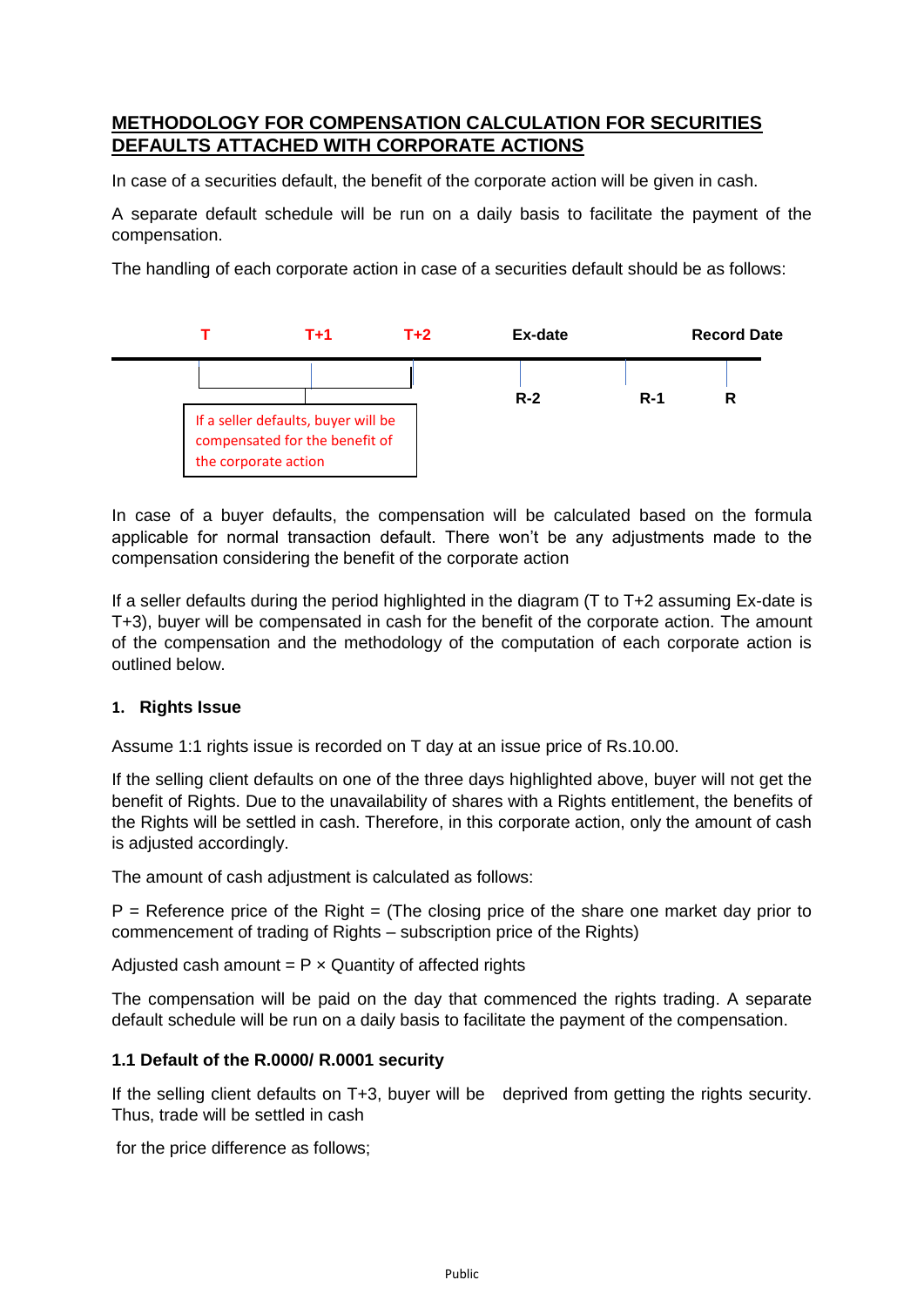- (i) If the defaulted trade happens during first three days of rights trading, the transaction will be treated as normal transaction default
- (ii) If the default happens during last three days of rights trading, the buyer has to be compensated for missing out the opportunity of subscribing rights. Thus, the compensation will be calculated as follows;

P = The closing price of the share one market day prior to the listing of shares arising from the Rights issue– subscription price of the right – Traded price of the R

The compensation will be paid on the day that list the aforesaid new shares.

Adjusted cash amount  $= P \times$  Quantity of affected rights

# **1.2 Rights Issue of non-voting shares (X) for voting shares (N)**

Company A proposes a Rights issue of 1 non-voting (X) share for every voting share (N) held by shareholders.

If a seller defaults, buyer will not be entitled for new non-voting shares. The benefits of the non-voting right shares will be settled in cash.

The amount of cash adjustment is calculated as follows:

 $P =$  Reference price of the Right  $=$  (The closing price of the share one market day prior to commencement of trading of Rights – subscription price of the Rights)

Adjusted cash amount  $= P \times$  Quantity of affected rights

## **If a seller defaults on R share buyer will not be able to subscribe for the rights**

The amount of cash adjustment is calculated as follows:

P = Reference price of new non-voting share– subscription price of the right – Traded price of the Rights

Adjusted cash amount  $= P \times$  Quantity of affected rights

#### **2. Warrants Issue**

Assume 1:10 warrants issue is recorded on T day.

If the selling client defaults on one of the three days highlighted above, buyer will not get the benefit of the warrants. Due to the unavailability of shares with a warrant entitlement, the benefits of the forgone warrants will be cash settled.

The amount of cash adjustment is calculated as follows:

 $P =$  Reference price of the warrant

Adjusted cash amount  $= P \times$  Quantity of affected warrants

## **2.1 Default of the W.0000 security**

Default of W.0000 can be treated as a default of a normal share until 3 days prior to the Cutoff date. If the default happens during last three days of warrants trading, the buyer has to be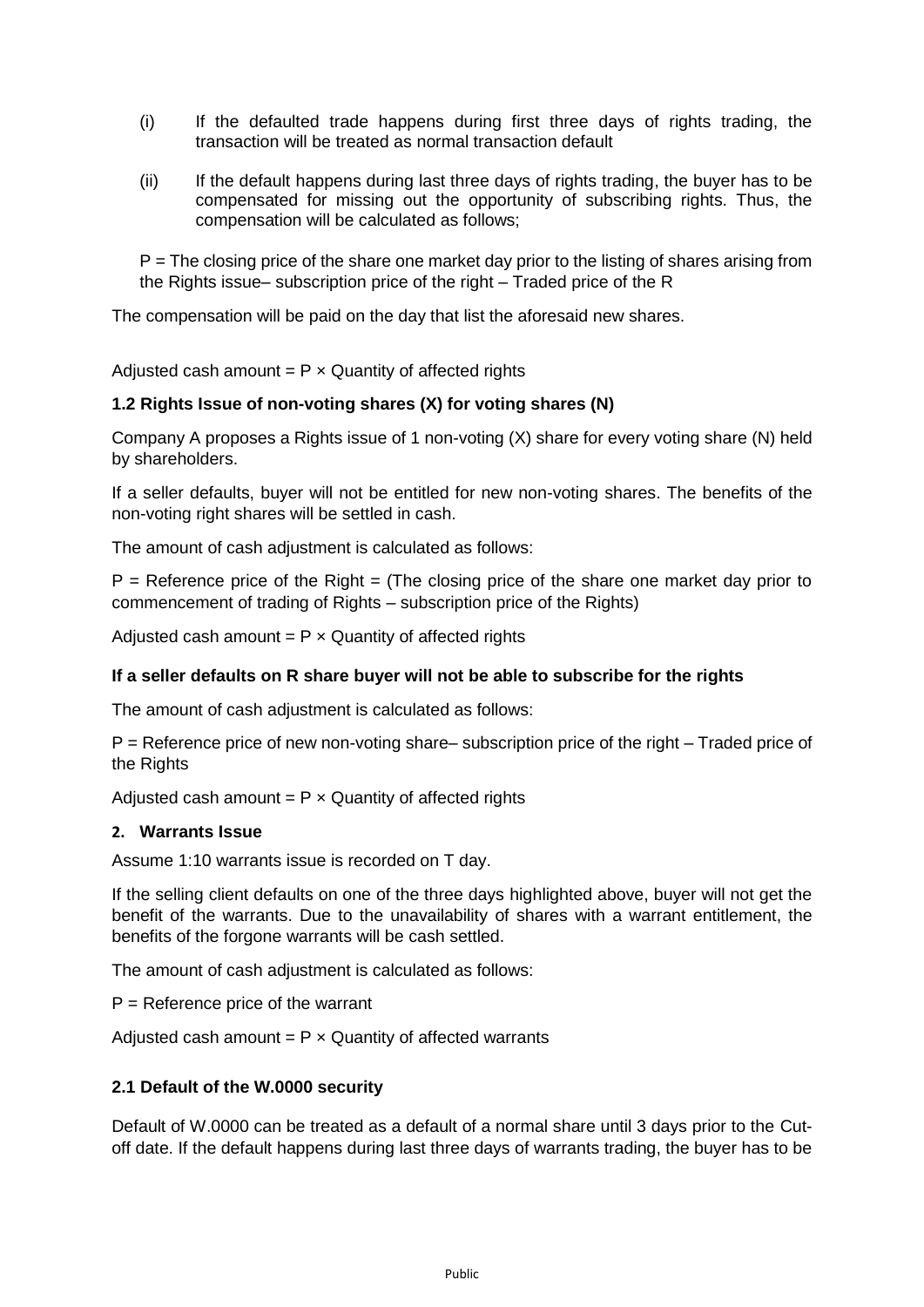compensated for missing out the opportunity of converting warrants. Thus, the compensation will be calculated as follows;

 $P =$ The closing price of the share one market day prior to the listing of shares arising from the conversion – trading price of the warrant –conversion price of the warrant

The compensation will be paid on the day that list the aforesaid new shares.

Adjusted cash amount  $= P \times$  Quantity of affected warrants

## **3. Cash Dividend**

Assume a cash dividend of Rs.0.50 per shares recorded on T day.

If the selling client defaults on one of the three days highlighted above, buyer will not get the benefit of the dividend. Due to the unavailability of shares with a dividend entitlement, the benefit of the dividend should be settled in cash.

The amount of cash adjustment is calculated as follows:

Amount of cash adjustment = Number of defaulted shares\* dividend per share

The compensation will be paid on the day that make the dividend payment.

#### **4. Scrip Dividend**

Assume a scrip dividend in the proportion of 1:20 is recorded on T day.

If the selling client defaults on one of the three days highlighted above, the selling Broker is required to cash-settle 50 shares as the entitlement of the scrip dividend. Due to the unavailability of shares with a scrip dividend entitlement, the benefit of the scrip dividend should be settled in cash by the selling Broker.

The amount of cash adjustment is calculated as follows:

 $P = C$ losing price of the share one day prior to the listing of the shares arising from the Scrip dividend

Amount of cash adjustment =  $P *$  Number of defaulted scrip dividend shares

## **5. Capitalization of Reserves**

Assume that 1:1 Capitalization of Reserves at an issue price of Rs.20.00 per share.

If the selling client defaults on one of the three days highlighted above, the buyer will not get the benefit of shares by way of the Capitalization of Reserves. Due to the unavailability of shares with an entitlement to such Capitalization of Reserves, the benefit of such forgone shares will be settled in cash.

The amount of cash adjustment is calculated as follows: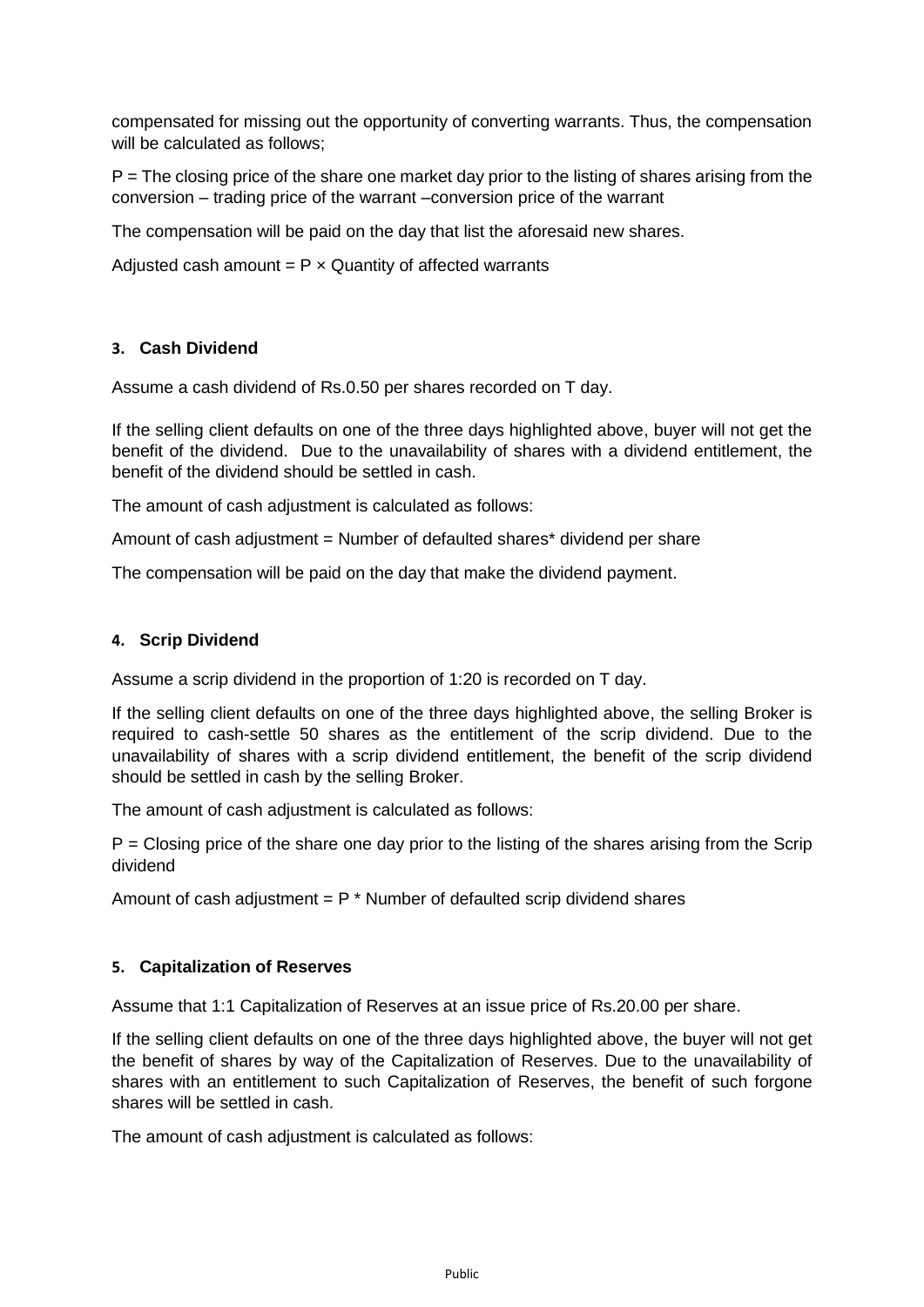$P = Closing price$  of the share one day prior to the listing of the shares arising from the capitalization

Adjusted cash amount  $= P \times$  Number of shares entitled

# **5.1 Capitalization of Reserves of non-voting shares (X) for voting shares (N)**

If a seller defaults the compensation will be computed as follows;

 $P =$  Reference price/ closing price of the non-voting share one day prior to the listing of new non-voting shares

Adjusted cash amount  $= P \times$  Number of shares entitled

#### **6. Sub Division**

Assume a sub division of 2:1 was recorded on T day.

If the selling client defaults on one of the three days highlighted above, the buyer will not be entitled for the sub division. However, due to the sub division, the buyer will not get any additional benefit as the price of the security proportionately get adjusted to increased number of shares.

Thus, other than the compensation paid for the default transaction, no additional compensation will be paid as the benefit of the corporate action.

# **7. Consolidation**

Same as the sub division, no additional compensation will be paid to the buyer as the benefit of the corporate action.

#### **8. Amalgamation/ Share swap**

There could be different approaches in case of a seller defaults as the buyer will lose the benefit of the corporate action (irrespective of the method):

I. Listed Company A amalgamates with/ Swap shares with Listed company B where Company A being the surviving/ continuing listed entity

If a seller default on B shares, buyer will not be entitled for the shares of A at the given proportion. Buyer will be compensated in cash based on the proportion of amalgamation. The compensation will be paid on the day of listing of new shares of A.

Eg: Assume that Company A is amalgamated with Company B where Company A being the surviving entity in the proportion of 1 share of company A for 10 shares of company B

Assume, the closing price of the shares of Company A one day prior to listing of new shares A is Rs.280.00. The client purchased 1000 shares of security B at a price of Rs.25.00.

The amount of cash adjustment is calculated as follows: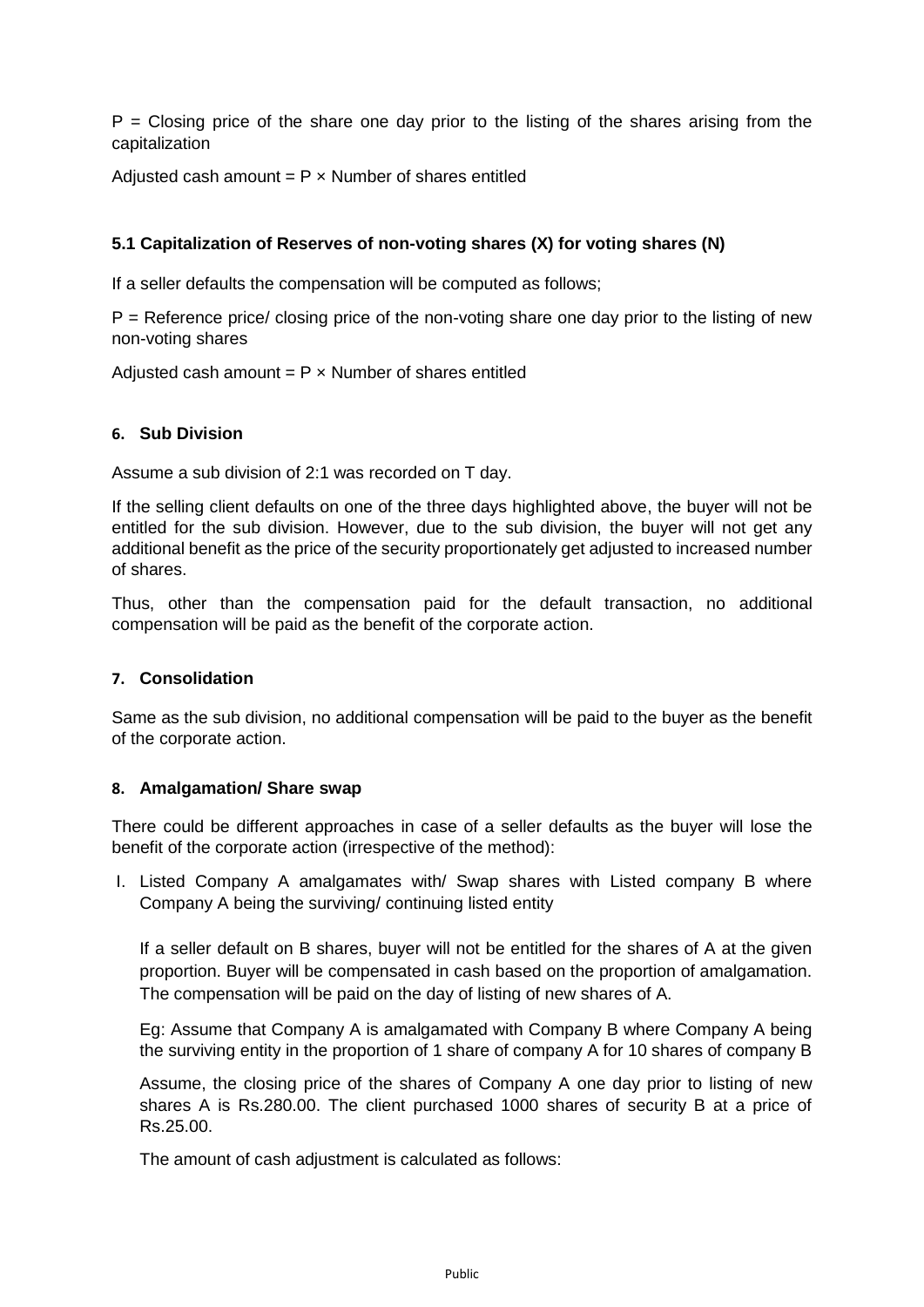$P = [(The price of A on one day prior to the listing of new shares/10) - (traded price of B)]$ 

 $= (280/10) - 25 = 3$ 

Adjusted cash amount =  $P \times$  Quantity of affected shares

 $= 3 * 1000 = 3000$ 

- II. Listed Company A amalgamates with/ Swap shares with an unlisted company B where Company A being the surviving/ continuing entity No action required as Company B is not a traded security
- III. Listed Company A amalgamates with/ Swap shares with an unlisted company B where Company B being the surviving/ continuing unlisted entity

If a seller default on A shares, buyer will not be entitled for the shares of B at the given proportion. Buyer will be compensated in cash for the required proportion of shares of B. The compensation will be paid on the allotment day.

Eg: Assume that Company A is amalgamated with Company B where Company B being the surviving entity in the proportion of 1 share of company B for 10 shares of company A.

Assume, the valuation of unlisted company B is Rs.200 per share. The client purchased 1000 shares of security A at a price of Rs.15.00.

The amount of cash adjustment is calculated as follows:

 $P = [(valuation of B/10) - (tradeed price of A)]$ 

 $=(200/10) - 15 = 5$ 

Adjusted cash amount =  $P \times$  Quantity of affected shares

 $= 5 * 1000 = 5000$ 

IV. The two listed companies A and B amalgamate and form a new company C

If a seller default on shares of A or B, Buyer will not be entitled for the shares of C at the given proportion. Buyer will be compensated in cash for the relevant proportion of shares of C. The compensation will be paid on the entitlement day.

Eg: Assume that Company A amalgamated with Company B and form company C. The proportion would be 1 share of company C for 2 shares of A and 1 share of company C for 3 shares of B.

• If a seller default on A shares, buyer will not be entitled for the shares of C. Thus, Buyer will be compensated in cash. Assume, the valuation of company C is Rs.60 per share. The client purchased 1000 shares of security A at a price of Rs.25.00.

The amount of cash adjustment is calculated as follows:

 $P = [(valuation of C/2) - (trade of C/2)]$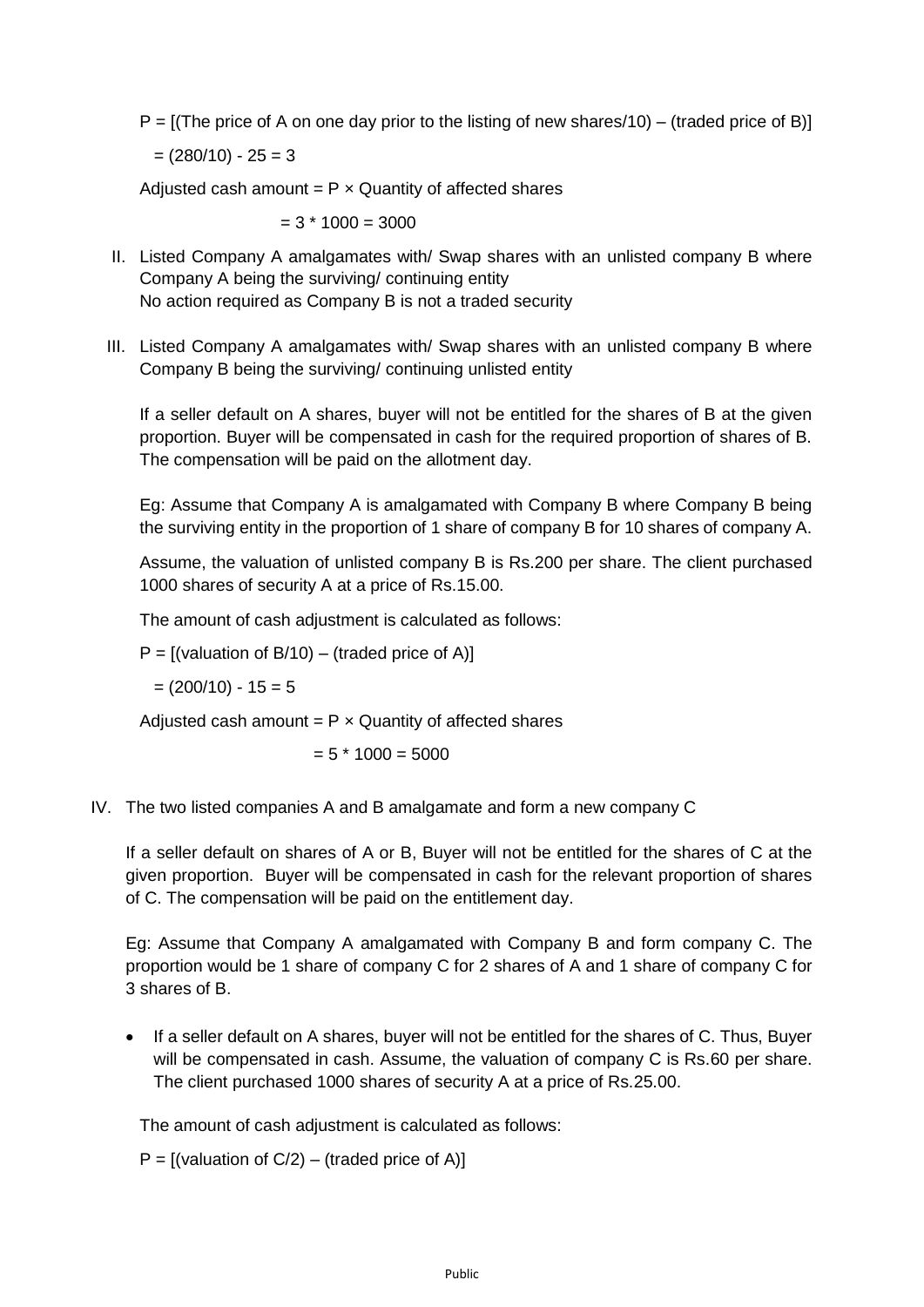$= (60/2) - 25 = 5$ 

Adjusted cash amount  $= P \times$  Quantity of affected shares

 $= 5 * 1000 = 5,000$ 

• If a seller default on B shares, buyer will not be entitled for the shares of C. Thus, Buyer will be compensated in cash. Assume, the valuation of company C is Rs.50 per share. The client purchased 1000 shares of security B at a price of Rs.22.00.

 $P = [(valuation of C/3) - (traded price of B)]$ 

 $= (60/3) - 22 = (-2)$ 

Adjusted cash amount =  $P \times$  Quantity of affected shares

 $= 0 * 1000 = 0$ 

#### **9. Arrangements**

Arrangements can take different forms with the involvement of listed and unlisted companies. These arrangements are carried out to restructure the companies and groups whilst shareholders of a listed entity would entitle to receive shares.

Scenarios:

- Shareholders of a listed company receive shares of another company (subsidiary) by way of a transfer by current shareholders
- Shareholders of a listed company receive shares of a new company by way of spin-off of assets
- Shareholders of a listed entity receives shares of another company resulting a group restructure

Assume that Company A issues shares/ transfer shares owned by them to the shareholders of the listed Company B.

If a seller default on shares of B, Buyer will not be entitled for the shares of A/ shares transferred by A at the given proportion. Buyer will be compensated in cash for the relevant proportion of the arrangement. The compensation will be paid on the entitlement day.

The amount of cash adjustment is calculated as follows:

P = [(valuation of shares of A or value of transferred shares/ the relevant proportion) – (traded price of B)]

Adjusted cash amount  $= P \times$  Quantity of affected shares

## **10. Mandatory offers**

Assume a mandatory offer announced by company A. If the selling client defaults, during the last 3 days of acceptance the buyer will not be entitled for the Mandatory offer. Thus, the buyer has to be compensated for the respective price difference.

The amount of cash adjustment is calculated as follows:

 $P = (O$ ffer price – Traded price)